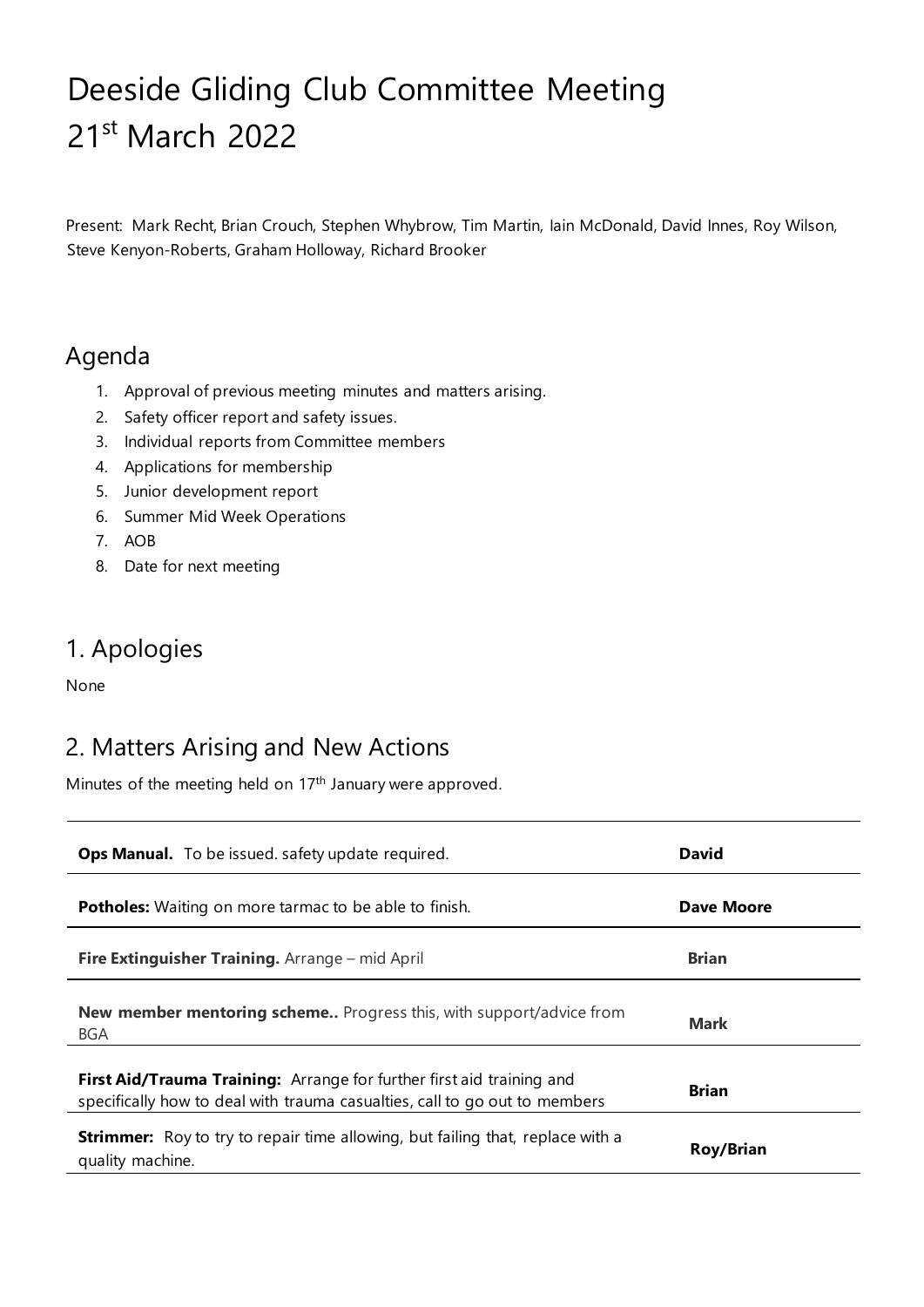| Morning Briefings: Ensure morning briefings emphasise risk of cloud closing<br>and dark - discuss at instructor meeting.                                         | <b>David</b>                              |
|------------------------------------------------------------------------------------------------------------------------------------------------------------------|-------------------------------------------|
| Medical/Fitness Guidelines: Reiterate to instructors that if they don't feel safe<br>flying with someone, they don't have to fly. Discuss at instructor meeting. | <b>David</b>                              |
| Ground Training: hold a Zoom training for ground handling                                                                                                        | <b>David</b>                              |
| AGM: Attempt to hold AGM by end May. Requires completed accounts by<br>then.                                                                                     | <b>Stephen</b>                            |
| <b>Glider maintenance:</b> Richard to send a circular out describing his experience<br>to encourage more support.                                                | <b>Richard</b>                            |
| <b>Parachutes:</b> include Roy W's chute in the repack schedule.                                                                                                 | <b>Steve</b>                              |
| Electricity: Contact electrician to find out cost of trace heating and<br>replacement of defective caravan electric meter                                        | <b>Brian</b>                              |
| Electricity: Review electricity/electrical appliance use                                                                                                         | <b>Stephen</b>                            |
| <b>Expedition:</b> LS4 trailer needs checking for road worthiness.                                                                                               | <b>Steve/Expedition</b><br><b>Members</b> |
| <b>Expedition:</b> Rig/dergig and trailer loading training to be completed before<br>the expedition.                                                             | <b>Steve/Expedition</b><br><b>Members</b> |
| <b>New actions from 21st March</b>                                                                                                                               |                                           |
|                                                                                                                                                                  |                                           |
| <b>Runways:</b> Roll the grass strips                                                                                                                            | Brian                                     |
| <b>EV Charging Points:</b> contact the electrician to get the work completed.                                                                                    | <b>Stephen</b>                            |
| Membership Renewals: Talk to Colin Bannerman, see if he can be persuaded<br>to rejoin                                                                            | Tim                                       |
| Membership Renewals: Talk to Jim Cheyne, offer up more flying or<br>alternative membership, see if he can be persuaded to rejoin                                 | <b>Brian</b>                              |
| ICL preparation: Check the trailers and train to rig/derig the gliders.                                                                                          | <b>Tim/Steve</b>                          |
| <b>ICL preparation:</b> Make a training video of rigging/derigging the gliders                                                                                   | <b>Stephen</b>                            |
| <b>Instructors Meeting:</b> send out invitation                                                                                                                  | <b>David</b>                              |
| Bar and Catering: Ask Ali tong if he's happy to continue supplying catering<br>and act as second licence holder for bar                                          | <b>Steve</b>                              |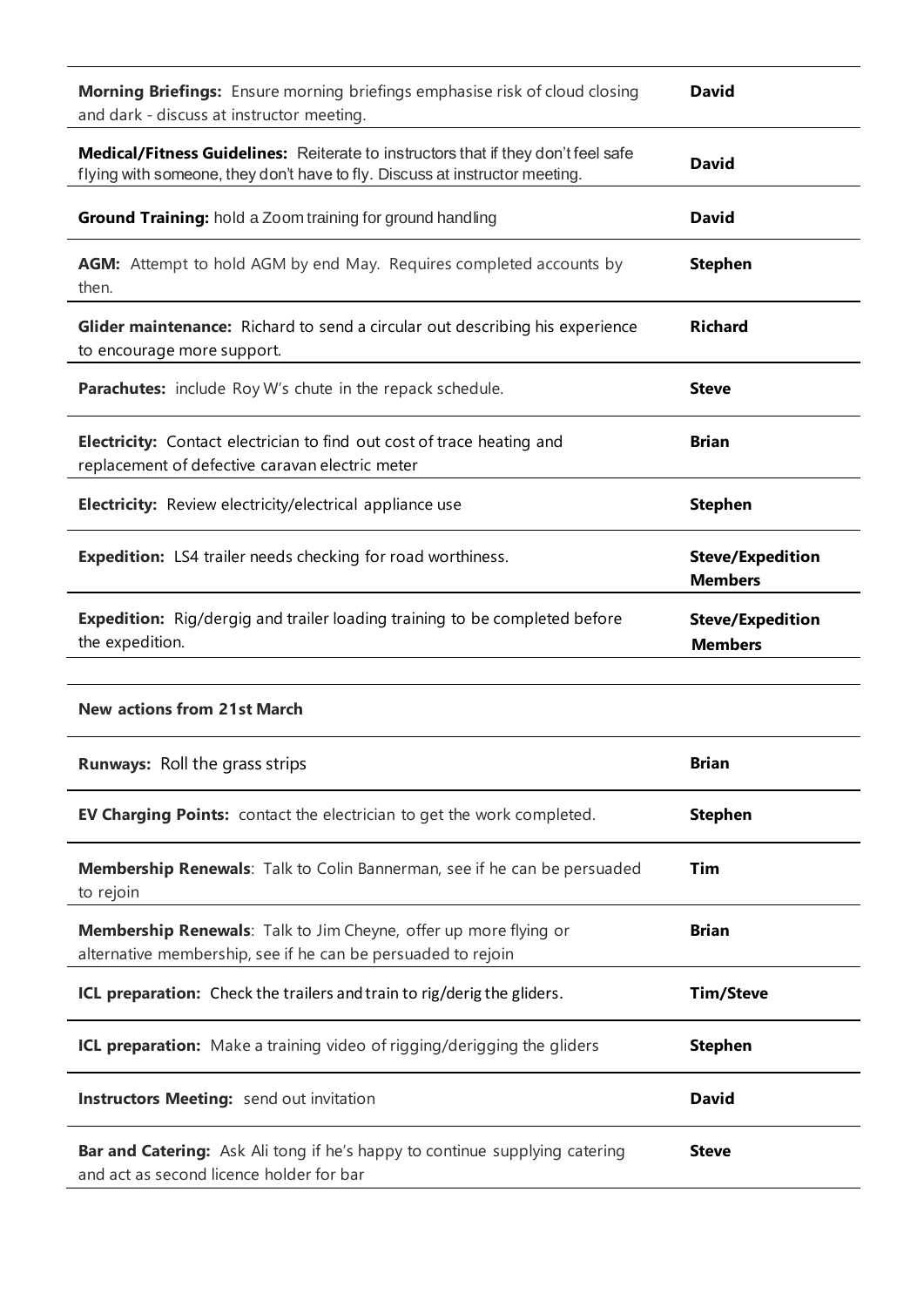| <b>Tern TV:</b> Stay in touch with the production company to co-ordinate plans                                | <b>Richard</b> |
|---------------------------------------------------------------------------------------------------------------|----------------|
| <b>Jobs List:</b> Give people a reminder to get jobs completed.                                               | <b>Richard</b> |
| <b>Junior Members:</b> Discuss learning support and flying restrictions required at<br>instructor meeting     | David          |
| Junior Members: Hold formal meetings with parents of potential juniors<br>before they're admitted to the club | lain           |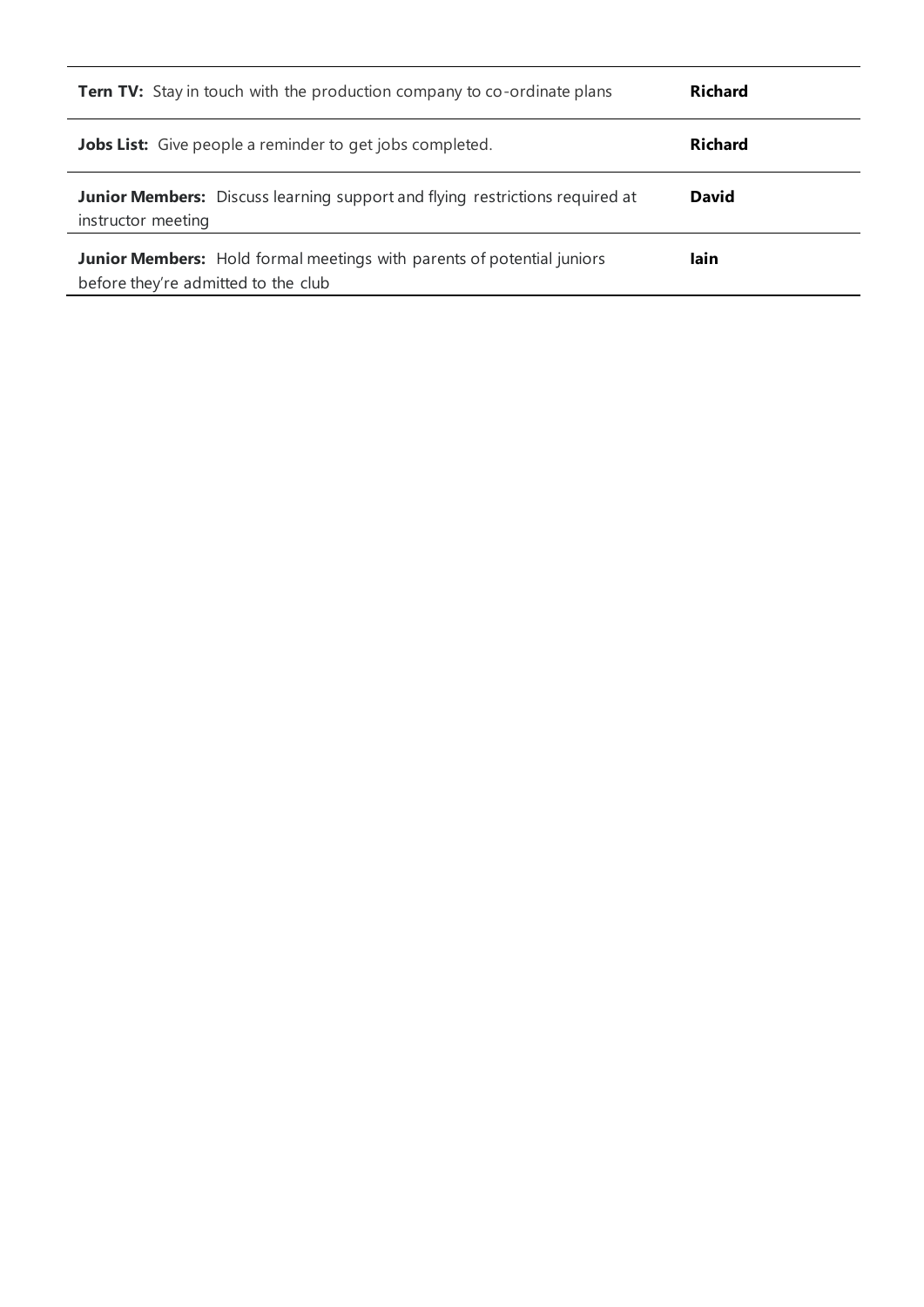## 3. Safety Officer Report

### **Incidents**

Since the last meeting the weather has not been great and this is reflected in the number of flights and the number of incidents. Only one has been reported relating to poor approach and landing of the discus .

A second incident involving the Percoz colliding with the hanger doors was observed fortunately no damage caused.

### **Covid 19**

The number of cases are at their highest ever level. We need to ensure we don't get complacent. All should carry out LFT before attending club, tests available in clubhouse for those not having tests at home.

Additional Lateral flow tests obtained for clubhouse and will continue to do so while they're available. E mail sent 17/03/22 highlighting the precautions to be observed.

### **Trauma care /Fire Extinguishers**

With the numbers attending now increasing and lighter nights I will get this training organised.

#### **Other**

Gordon Taylor has sourced additional material to fill airfield potholes need to get dry period to carry out much needed infill. Number of potholes in tar road have re-established.

Querying progress on strimmer repair as grass is starting to grow again?

Should the grass strips be rolled at this time?

**Discussion:** There were mixed opinions on rollng, but the consensus is the grass is rougher than in the past.

**Action:** Roll the grass strips. Brian extensive properties of the strip of the strip of the Brian

## 4.0 Treasurers Report

Changed electricity supplier to "SmartestEnergy", which is a little cheaper than Bulb, our previous provider. Perhaps more importantly it is a three-year fixed price contract.

2021 folders and Sage data sent to our accountants, Fred Brown, for preparing the accounts.

Membership renewals sent out to members.

Trial flights. Too early to confident about the impact of the price rises on voucher sales, but up to 17<sup>th</sup> March this year compared to the same period in 2019 we have sold 27 vs 40 vouchers valued at £4360 vs £4331.

**Discussion:** the grant money needs to be spent on the EV charging points by the end of March. Key issue has been getting the 3<sup>rd</sup> Phase connected.

**Action:** contact the electrician to get the work completed. Stephen and stephen stephen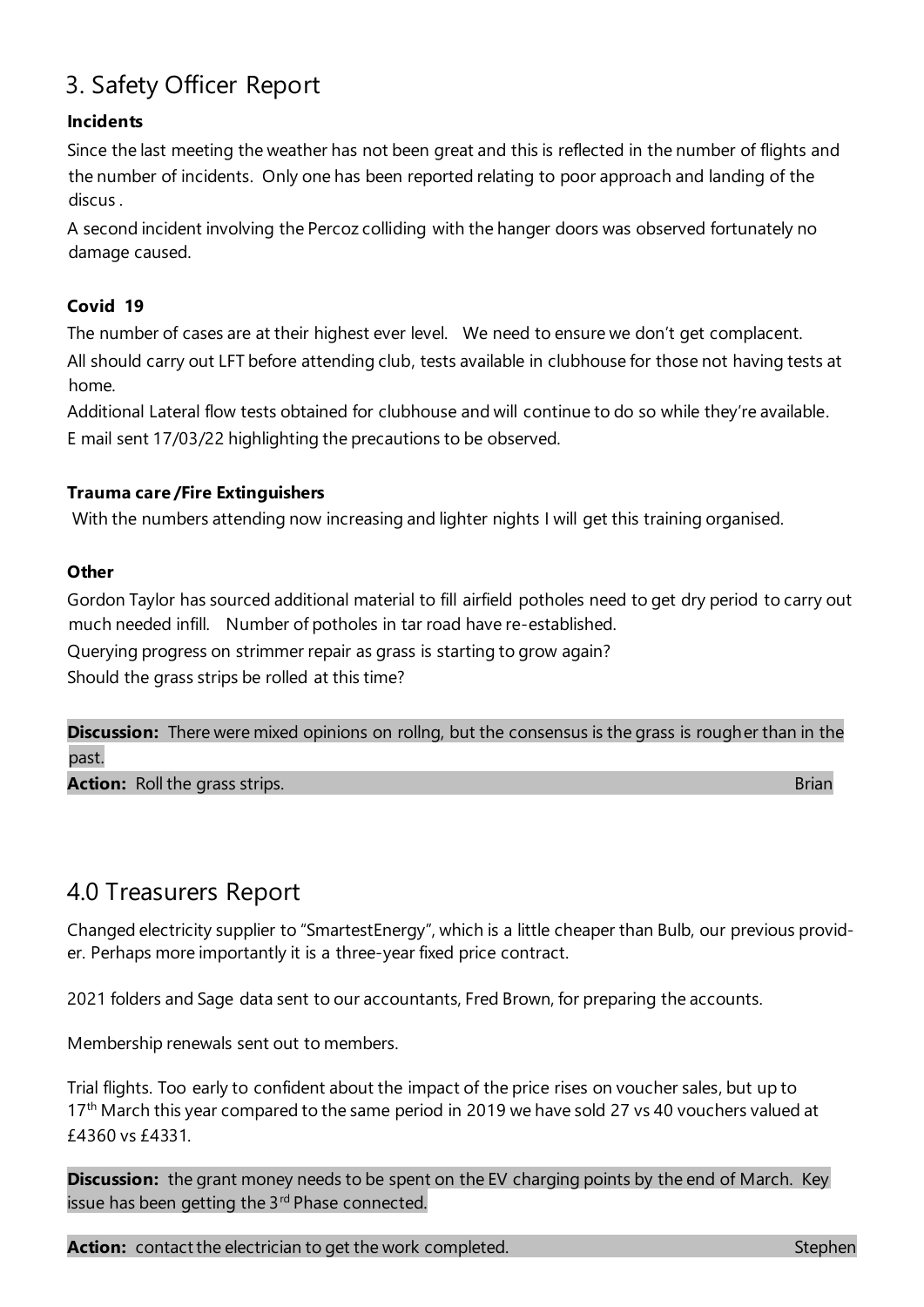## 5.0 Membership and Publicity Report

## **Membership**

## **Changes since last meeting**

- 1. Kinga Gorzelanczyk (Junior) Engineer apprentice with Bristow; joined/flew 23-Jan-22;
- 2. Michael Reid (L2F => Full)
- 3. Claire Pinnington (L2F => Full)
- 4. Alan Watters Previously of Portmoak, has flown from Aboyne as visitor
- 5. Susan Jensen Family member
- 6. Roy Garden
- 7. Colin Bannerman Resigned (lack of time)
- 8. Dave Pirrie Resigned

## **Renewals**

25 people have not yet formally renewed (as of 17.03.22)

- 2 confirmed resignations
- 17 expected to rejoin
- 6 uncertain (Daniel & Dawid Switon, Joe Middler, Jim Cheyne, George Brydges, Kevin Armstrong)

### **Action:** Follow up with Colin Bannerman, see if he can be persuaded back, he was keen and engaged. Tim

**Discussion:** Dawid Switon seemed enthusiastic. He may have moved to power flying. Loss of Jim Cheyne would be a shame, but haven't heard back from him. Perhaps he would be keener if he did less duties and more flying.

Action: Talk to Jim, if he's not interested see if another membership type might suit him better. Brian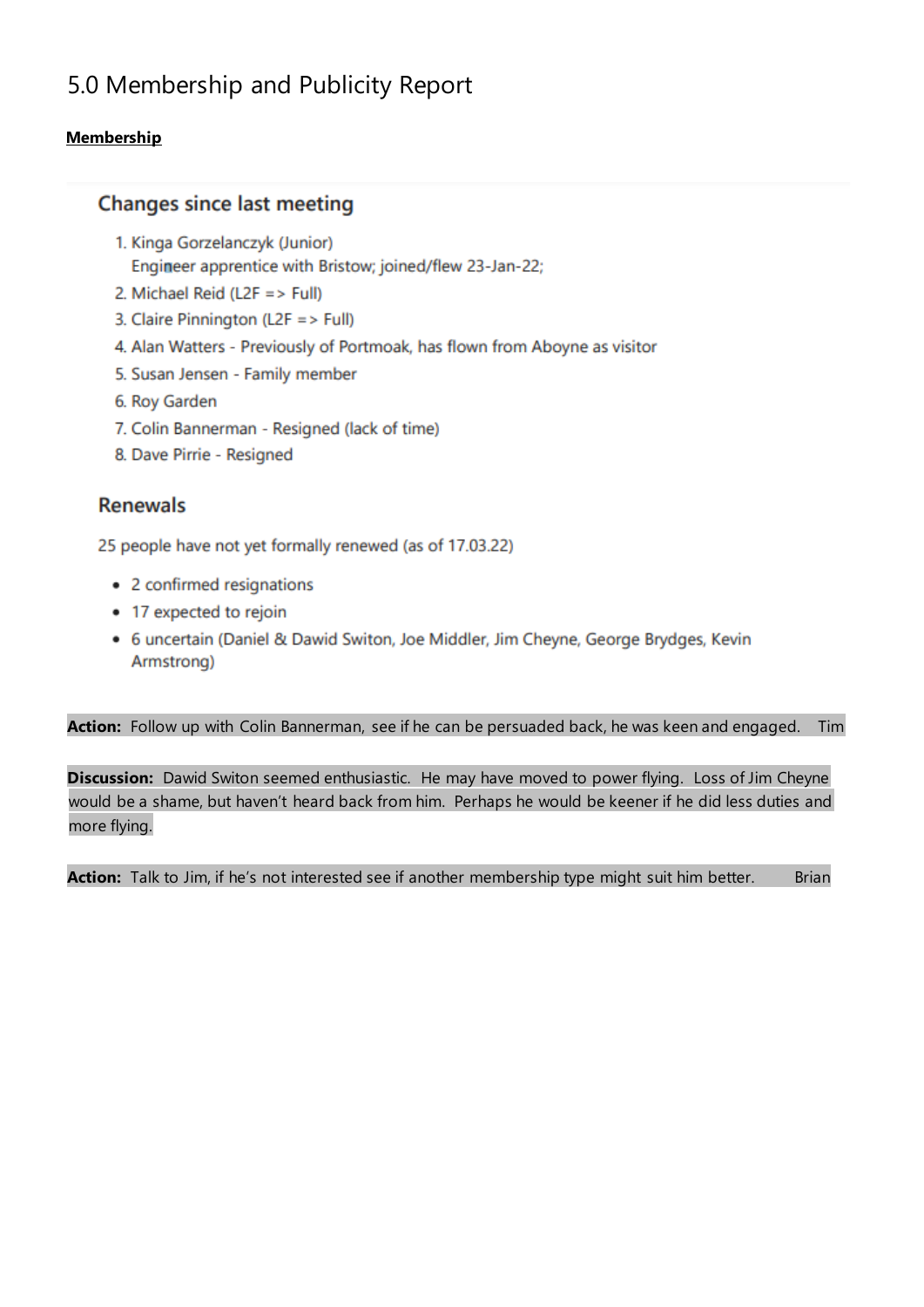## **Expressed interest in joining**

- $-$  Full
	- 1. Lewis Skene (previously visited DGC with orange BMW) will probably join soon
	- 2. Pedro (friend of Daniel)
	- 3. Andy Chaffer (trial flight; returned for instructional flights)
	- 4. Richard Denny (Back on! Previously flagged as gone cold)

Lapsed PPL. Been flying on-and-off for 10 years. Visited airfield last year and spoke with Dins. No gliding experience.

Says he'll be back in touch in spring. Intending to buy the L2F package. Working full time.

- 5. Rainer Goldbeck Retired
- 6. Alfie McKay
- 7. Dan Stuart (Trial flight last year; expressed some interest)
- 8. Keith Sisson (retired, banchory)
- 9. Buzz Bartholomew gone cold?
- · Junior
	- 1. Aiden McCann (Mini)
	- 2. Ed Richmond (Mini)
	- 3. Alex Blyth (Mini)
	- 4. Oliver Jordan
	- 5. Gina Appleton (son, 15, at Aboyne Academy = prosepective helicopter pilot) Iain in contact
- Gone cold
	- 1. Arpad Lenart (Strathclyde University Gliding Club)
	- 2. Hannah Peace (L2F; subsequently bought mile-high voucher)
	- 3. Matthew Dutoy previously of Highland, intending to join Fulmar, trainee RAF pilot, previously nearly solo with 13 hours. Wanting to get solo at DGC, but not intending to join...
	- 4. Billy Roy Retired; Fraserburgh

Discussion: There's no waiting list as such at the moment. People that have expressed an interest will be chased up and we'll continue to accept new members We need to make sure we have interviews with parents before accepting juniors though, to make expectations clear..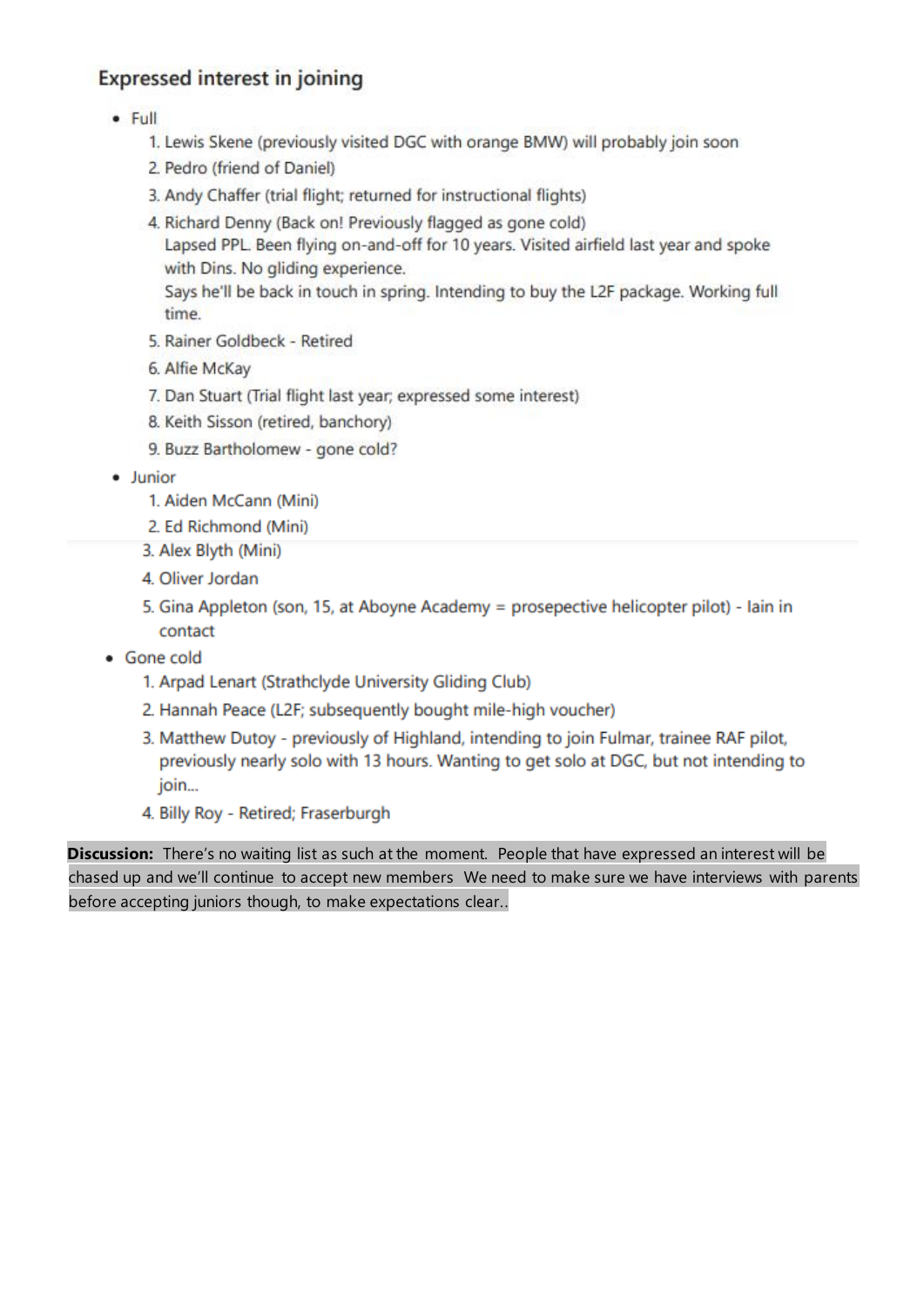## **Publicity**

- Facebook
	- o Geoff's cloudy canopy picture (alongside Roy's 2nd 500 k of the year) gained more likes than anything since October 2020, when Seb went solo
- Website husbandry
	- o DGC site could do with a bit of a spring clean. A few items out of date, and doesn't look as swish as some others (Compare with SGC, say...)
	- o Bob best placed to continue to maintain?
- Postcards
	- o Printed for distribution to trial flight punters and for sale in office
- . Dave Moore giving presentation to Cults Hill-walking Club on Thurs 7th April
	- o Would be nice if we had an off-the-shelf presentation have asked Dave if he's willing to share his once delivered

Discussion: Bob will update the website if asked, but he will need to be told what needs to be done. Dave Harper may be a good person to get involved with the website.

## Other

- Organised 1-Day Training (2 students with glider and instructor for day)
	- o Following request for interest, strong response from membership
	- o 16 people indicated interest, including 2 'out of the woodwork' (Gabriel + Jordan)
	- o Organised days through February and into March
	- o 1 day each w/e other day for normal 2-hour slots; no impact on trial flights
	- o Problems with some withdrawing at short notice
	- o Feedback from students, especially those with less experience, very positive
	- o Suggest offering a couple of full days to new members / L2F and possibly those near solo, but otherwise only on request
	- $\circ$  Other clubs charge non-members  $\sim$  £250 for a day's instruction, which generally means 3 aerotows. Against this the L2F package with full day instruction would be quite generous.

**Discussion:** we need to limit the number of flights for students. 4 or 5 is too many, students become saturated. Agreed to schedule more 1 day training days when there's demand, and then make sure that the students understand it's a privilege, and the will be asked to sign a document making a commitment to attend.

**District Control** 

- $\bullet$  ICL
	- o Volunteered to replace Charlie...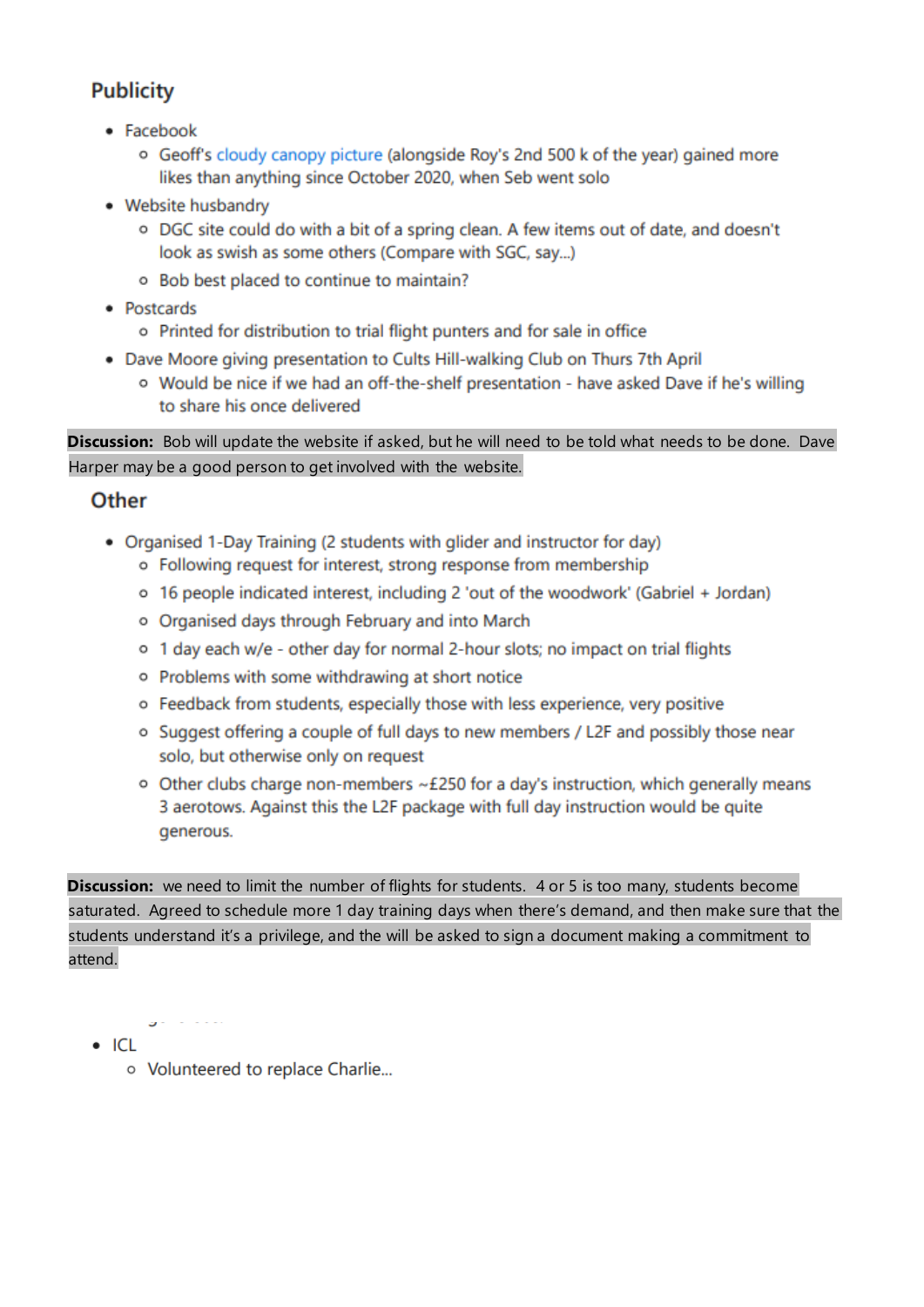- o Team not yet confirmed. Steve and Tim will fly 1 day each as Novice; Kieren flying both days as Intermediate; Hoping Graham will fly as pundit :-)
- o Request to take HXH and LYE down for the weekend of 22/23 April
- Bob Thorpe of Aboyne Probus hoping to arrange visit for ~12 people on Saturday 30 April.
- Graham Bird, 1st Banchory Scouts, hoping to visit Monday 25 April for tour of site and gliding-focused activities. Also asking about visit including overnight camp and flight experience.
- Alan Dyke may visit for a week's flying over the summer (generally, we'll discourage this, and maybe no longer possible if lacking full-time instructor)
- Andrew Foster wrote to say Thomas has joined Dublin Gliding Club and asked, "to pass on our thanks to all the club members who made Thomas's time with DGC so memorable". They hope to visit us at some point in the future.

### **Discussion:** John Tanner will fly pundit if he can get current. Use of Gliders is approved.

**Action:** Check the trailers and train to rig/derig the gliders. Steve/Tim steve/Tim

## 6.0 Technical Officer/Tugmaster Report

### **Technical Officer**

### *Gliders*

The Perkoz, Puchacz, LS4 and Discus are serviceable. However, the LS4 will come offline for its Annual around the 26th /27th March.

The Junior has been serviced and ARC renewed in anticipation of a Sale. Thanks to Graham Holloway and Dave Moore for their work. In addition, maintenance work has been carried out on the trailer. Thank to Stephen Whybrow for that work

### **Discussion:** Inspectors will be at the clubon the first weekend in April. GH will support their visit.

The second Perkoz delivery will be delayed in 2022. See Mark Recht's report for delivery information.

### *Tugs*

KH remains out of action until repairs have been completed. The work is well progressed so the aircraft should be back in service by the week end of 26th of March. See Mark's report.

SD Annual is complete and the aircraft available for towing. Replacement of the windscreen has been delayed until KH is online.

Once the SD windscreen work is completed, BJ will be brought in for Annual service early April.

### **Tugmaster**

A highly experienced, fully qualified tug pilot, George Ross, has agreed to tow for us this s ummer. He will commence towing on the 16th of May. Until that date, DGC Tug pilots will support mid-week flying.

**Discussion:** the start date for full-time flying was agreed as 25th April. Roy Garden is now on the tuggy rota.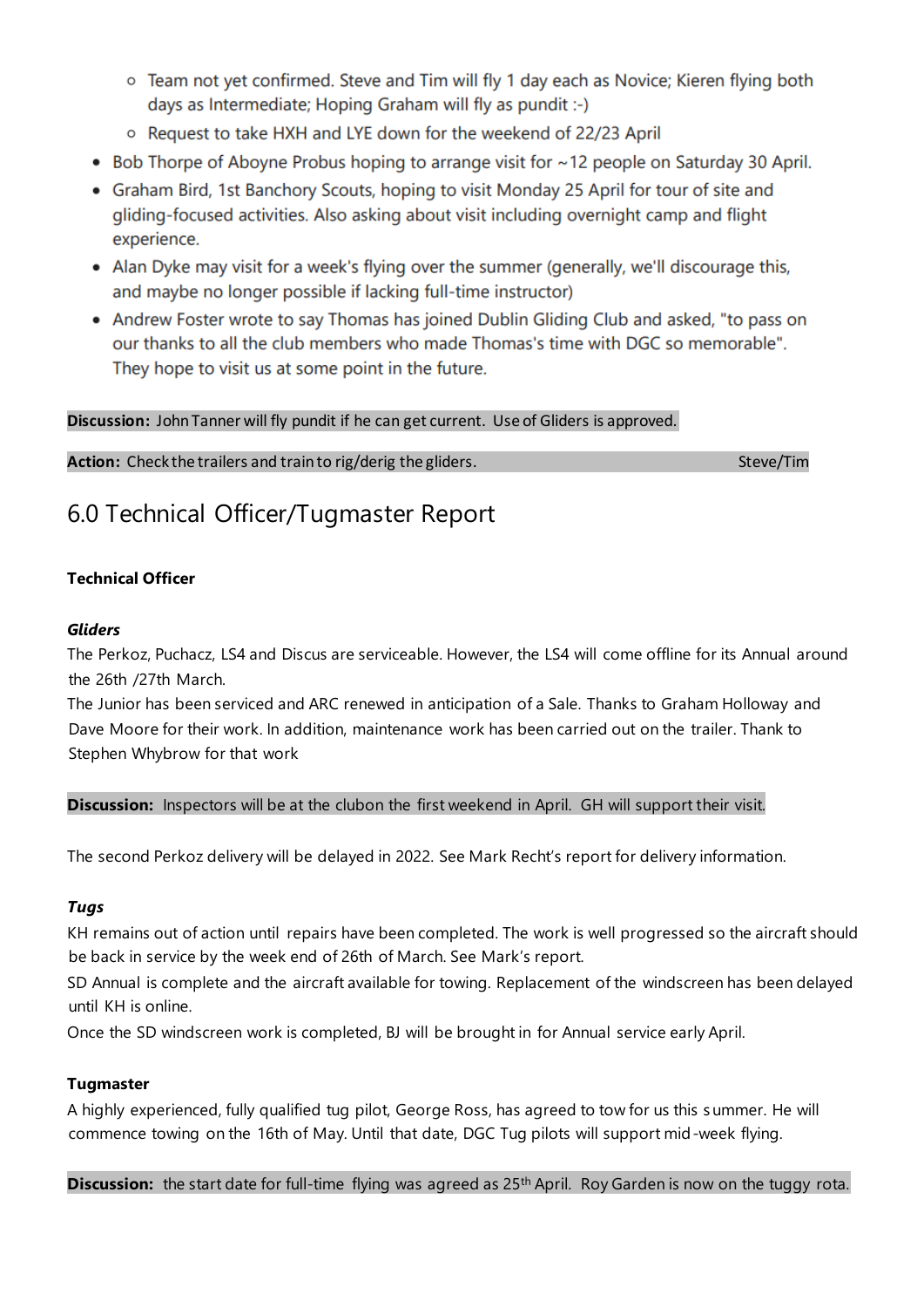#### **Airspace**

An Aberdeen Airport, ACP Meeting, will take place in Aberdeen on the 22nd of March. I will attend along with Nick Norman from Feshie.

**Discussion:** We're not expecting anything of significance. We'd like to get more access to the airspace east of the airfield.

The former Airspace, P600, N864 & P18 are now the TAY CTA, and N560 is now MORAY CTA. The P600 glider crossing corridors have the same alphabetical ID as before (see the LOA). However, reporting points appear to have disappeared from the new maps. This anomaly has been raised.

#### **Discussion:** Pilots should get a copy of the LOA to get a map of the crossing points.

Balmoral and Birkhall LOA. A meeting will take place with Police Scotland, Royalty Protection Group, on March 28th to meet our new contact and also discuss the LOA in order to fine tune the terms. No significant changes are anticipated. Mark & I will attend.

**Discussion:** We're not expecting a change, although there is a review of royal residences underway and we need to avoid more restrictions. Ideally we'd like to have the restriction on glide angle removed, although that's not an issue for our gliders..

#### **Other**

Aircraft Maintenance and Engineers Licence. My application for an Engineers Licence to sign off on ELA1 aircraft, (i.e. our Pawnee Aircraft) has finally been approved by the CAA. The BGA also need to endorse this licence to work on Tugs before Mark & I are able perform the work.

**Discussion:** Roy and Mark's licencse now put us in good shape for the next few years with redundancy in cover.

7.0 IT NTR

## 8.0 CFI

#### **Perkoz seatbelts**

An issue with the Perkoz seatbelts being undone by moving the control stick has been identified. A report has been sent to the BGA who are compiling reports from all clubs. The issue is generally in the front, but Ruth has the same issue in the back seat and is concerned about continuing to instruct in the Perkoz. We're not expecting an AD to be issued, but may nevertheless have to look into alternative seatbelts. .

#### **Full time instruction**

Our expected full time instructor has pulled out of the role. A roster is in place of volunteers and Gordon Taylor has volunteered to support Dave Moore. Where people take holidays, then the relevant days will be cancelled, although Ruth is available as a back-up, George Ross, full time tuggy is also an instructor and will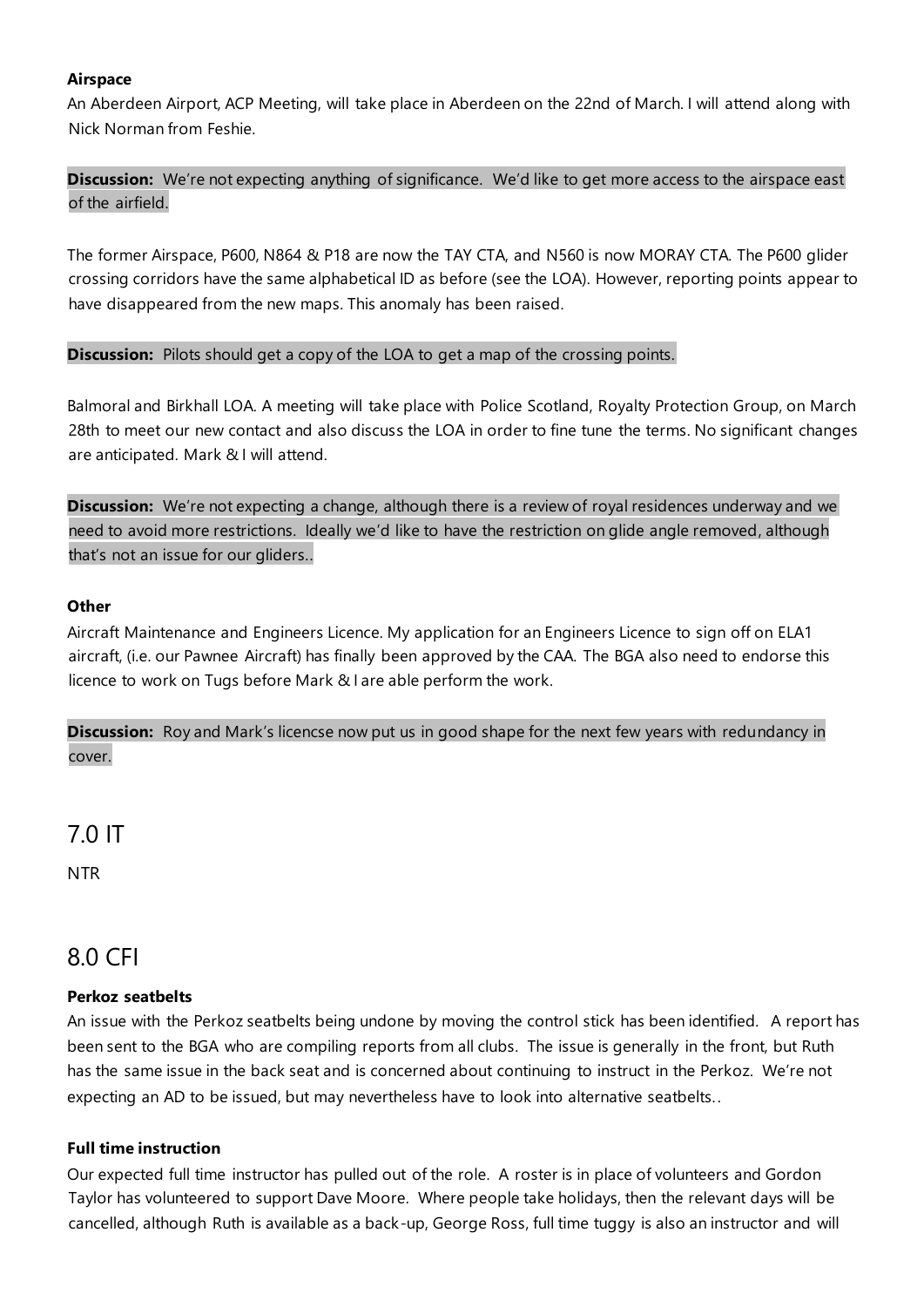fill in if required and is able to authorise flying and Jerry Marshall will provide cover for 4 weeks flying BI's and instructional flights.

Full time flying will start on 25<sup>th</sup> of April.

**Discussion:** we must have a fit and competent person on site whenever there is flying to provide safety cover. That means there must be 2 students or another person available.Ian Macdonald said he would be available through the summer.

#### **Completion Course**

A completion course will be run in May by Colin Sword, with Tim and Keiran attending. Steve KR completion course needs to be done by the end of the year, Brian later still.

**Discussion:** Brian would like to do the course sooner so he is able to authorise flying. Graham confirmed that Ass Cat instructors can authorise provided they are signed off by the CFI to do so.

## 9.0 Deputy CFI Report

#### **Discussion points**

"Mini courses" at weekends- Too many withdrawals /early departures, blocking other members flying and losing the club income- So we need to review the criteria for these courses Suggest for new starts and close to solos only. (and assessment of candidate suitability) And a "Contract" that students turn up no matter what. Training isnt just flying

#### **Wannafly**

Too many cancel late, losing the club money and messing up others' chances, and many dont turn up or are late/ depart early

With volunteers providing all of the instruction, towing and ground support, it is essential that student members treat this commitment with respect -its not a service. A matching effort and commitment from students is expected.

#### **Safety**

We are not going to do launches routinely with a wing on tyres or on the ground due to lack of people. (often a feature midweek in the past) Someone knowledgable on the wing.

#### **At least for midweek flying**

There needs to be someone on the airfield other than those flying who is physically fit, capable of driving/towing, to provide assistance in launching, aircraft recovery, and if needed call emergency services, use fire extinguisher, aid an emergency etc. It cant just be one student, one instructor and a tuggy.

We are not going to repeat the frequent situation where the Duty Pilot and Instructor are unpacking and repacking the hangar alone (esp midweek).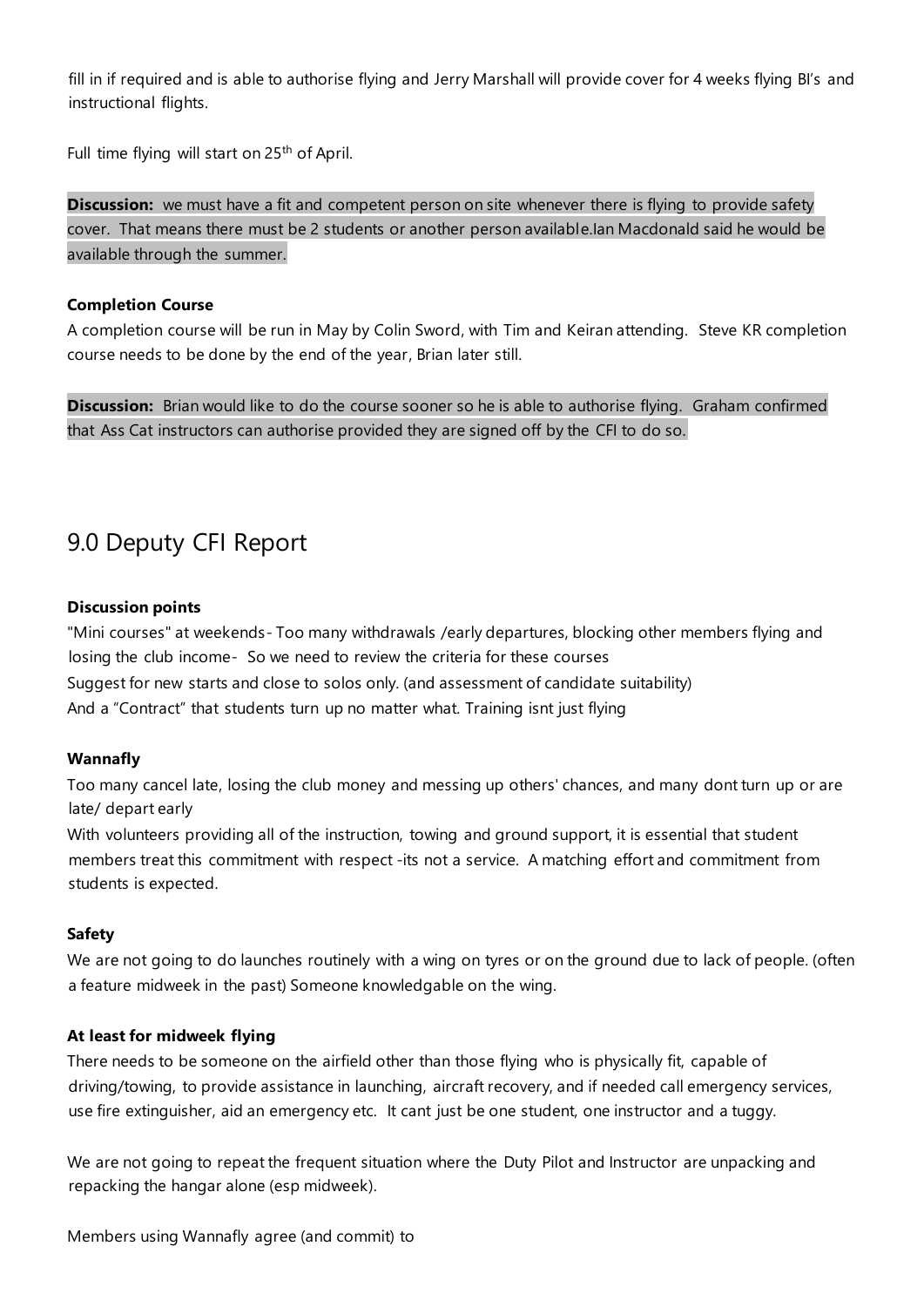There should be at least two pupils\* per day- or the equivalent ie 4  $\frac{1}{2}$  day pupils \* Those wanting more than 2 flights should be screened for fatigue. Similarly, if the instructor on site doesn't consider those present for the day to be suitable, he is free to suspend flying,

If only 2 people attending for the day, they must arrive around 0900 (unless agreed before hand) and stay until the training gliders are put away

In the 4 students case, the later pair must stay until training gliders are put away.

(\* or a knowledgeable, physically capable helper)

### **Wannafly in general**

Cancellations to be made in good time, only for pressing reasons and shared on email forum, (inc direct to instructor or SMS/Whatsapp?) so that others know in advance.

If we are not flying, there are briefings to be had, a simulator to fly, (even tasks on Richards list)

Side issue- Those volunteering for midweek instructing may claim fuel for the journey (Trip from home for me is over £16 pd, and a hours driving each way)

**Discussion:** is it worth the fuel claim for only one student? Conclusion was yes, because if someone is there to authorise, there will be more than one flight.

### **Activities Report**

Attended BGA workshops on "Post solo Pilot Development", Junior Development, University Clubs and Managing Volunteers (paper sent)

Regional CFI meeting 22/23 Feb- Separate report-sent- comments?

Deputised for Safety officer while on vacation (one incident, consisting of 3 potential repeats of hazardous wing walking within 2 minutes of each other by same individual who previously scraped the Perkoz) Flysafe update to original posting by myself- the perpetrator never did post it. Meeting with parents 17 March – verbal report only

Setting agenda for Colin Sword visit in May Instructor Completion Completion x3, DI ratings

BI coaching- 3 Candidates . One who works weekends is a challenge, along with weather issues , but their training will be progressed during the summer.

Meeting with Ruth n GH to plan progression/monitoring for one possible Asst Cat Instructor candidate for 2022

## Ground school- re-started,

Threats and Risks when flying XC, RASP Tim, Weather for Bronze SKR, Tephigrams D Moore, Safety Brian, Radio use and or Control malfunctions on 23rd, Working the Oudie by Tim on 30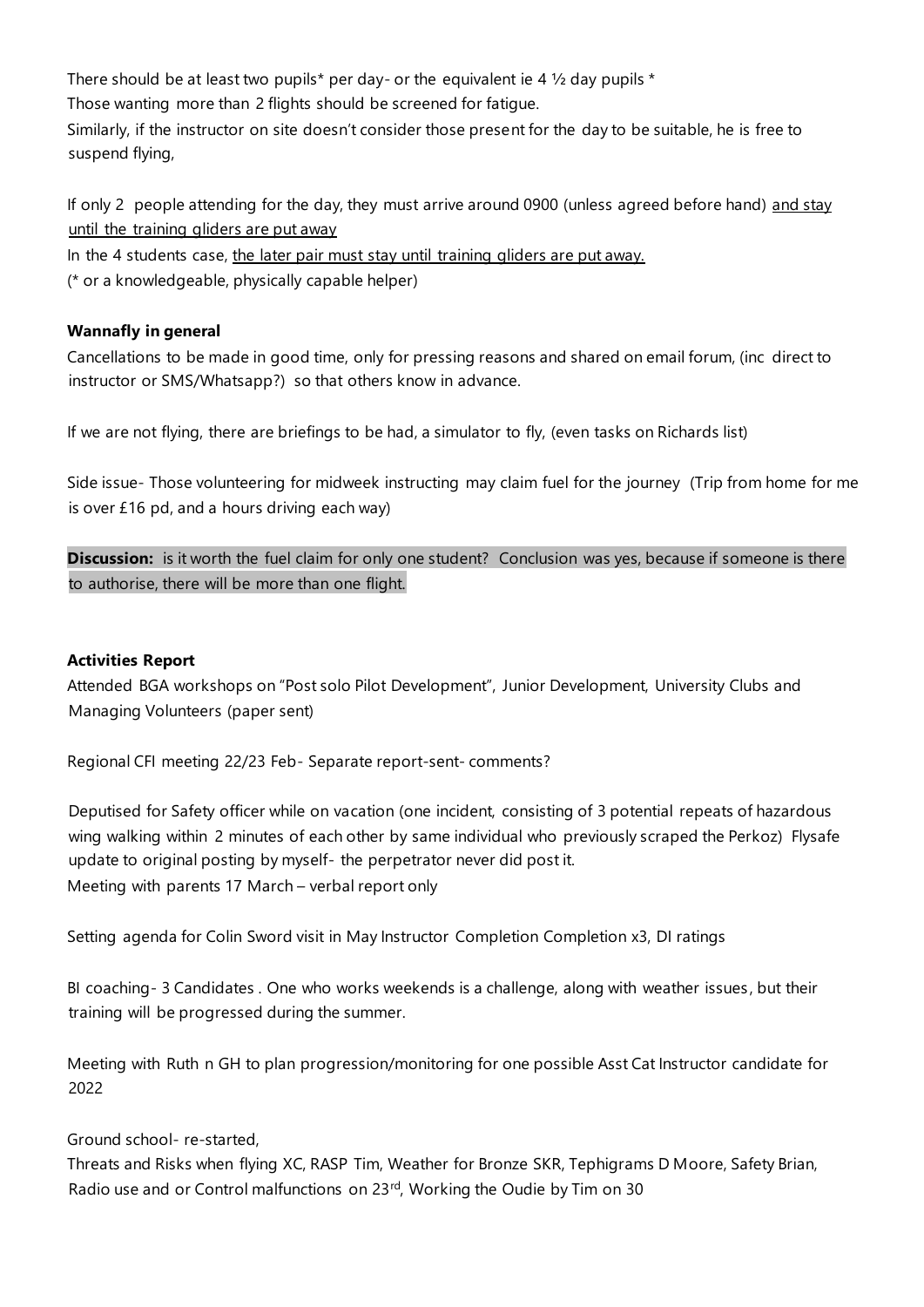Updated Welcome briefing for expeditions for 2022 based on last year's "Every Sunday morning in October" Out for review-(Comments awaited)

Updating briefing example at start of flying for each day - rechecked Briefing room PCs -some pages messed around with, personal changes saved for no reason. (19 March hopefully)

Updated Solo,/Mutual flying guidelines- (EASA, medicals, and reflecting certain incidents)

Country member requesting midweek flying, in club A/C when no FT staff..Told no twice

Note on Airspace infringements and juniors venturing into cloud/not descending soon enough.

Grob agreement amended and signed

#### **Tasks in work**

Updated Training Cards from BGA being reviewed Ground, Early flying training, Navigation and Field landings - In work -

Ops Manual - change of author for safety section.\_in work.

Instructor meeting When?? Finalise details about summer cover once above points agreed

**Action:** send out invitation to Instructor meeting next week. David and the control of the David

Finished Finns Bronze Testing, including a demo 100km OR

Withdrew from XC course at PMK due to planned extra duty days over the summer.

David Innes DCFI 17 March 2022

## 10.0 Secretary Report

#### **Parachutes**

- One of re-packed chutes confirmed as last re-pack
- Two more parachutes sent for re-packing.
- Two still to send, due now.
- TSE confirmed they wouldn't re-pack one as it's at end of life. It's still in use, but will have to be retired ASAP.
- Roy W's to be sent as well (Roy to confirm).
- Researched replacement chutes order placed for 2x club chutes + 2 each for 3D and BPS. Multi-buy resulted in 10% discount + reduced cost embroidery + free carry bags. Cost to club £1528 each.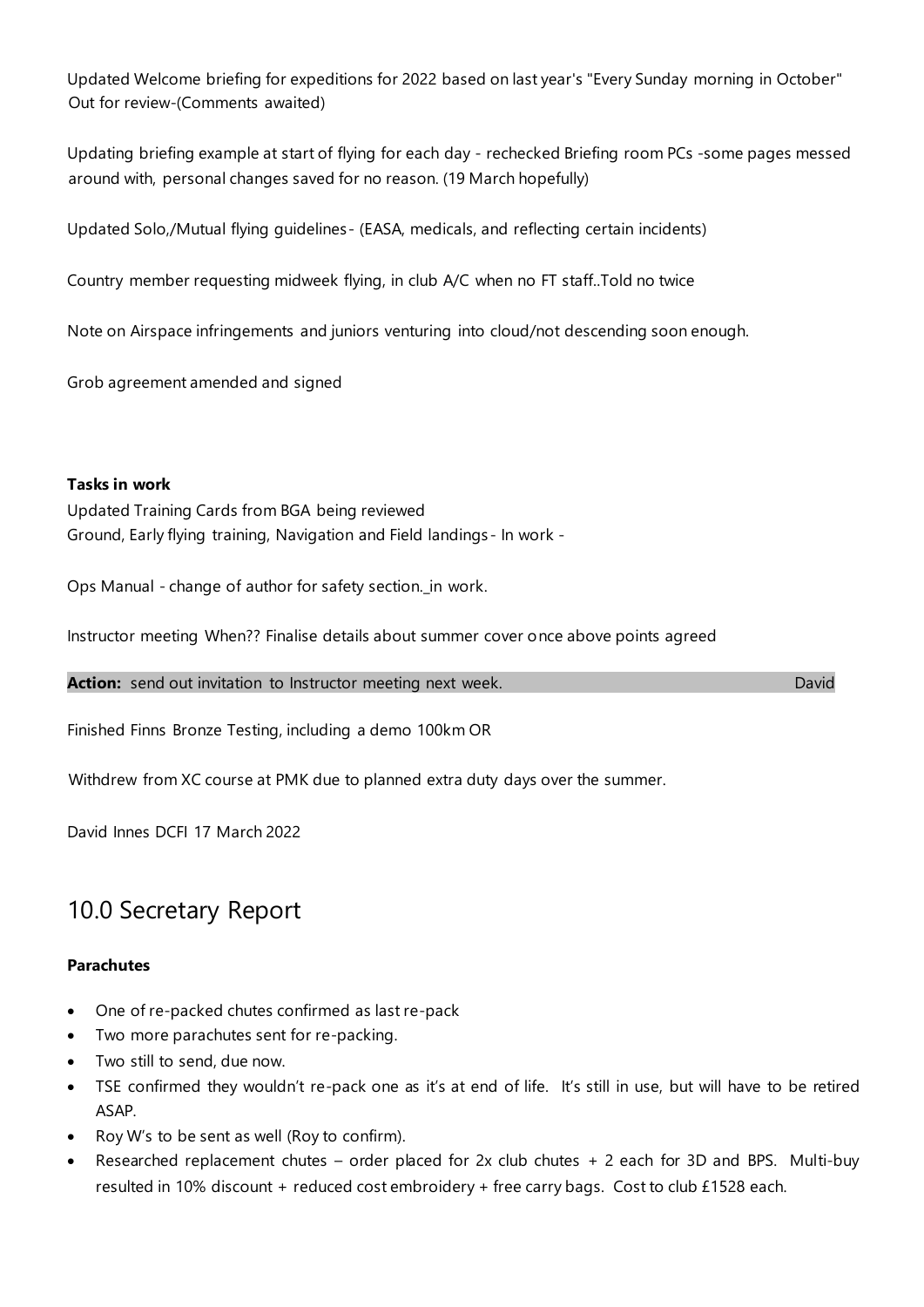- Not much progress, work and parachutes taking priority.
- Our LSO sent out a round robin e-mail highlighting some conditions set by the licencing board that are obligatory for members clubs having a licence. Key ones that affect us are:
	- $\circ$  We should have our constitution attached to the licence. We don't, I've never been asked for it, a revised application will need a copy but it turns out we should have submitted it when it was last updated It's important because of the following conditions:
	- o *"That no persons shall be allowed to become honorary or temporary members of the club or be relieved of the payment of the regular entrance fee or subscription, except those possessing certain qualifications defined in the constitution"* I read this as intended to prevent us giving a day membership then selling alcohol. However to comply, sounds like we need to make sure that visitors becoming members is appropriately covered in the constitution.

## **Discussion:** visitor membership is covered in the members handbook, which is referenced in the articles of association. We need to make sure the handbook is included with the application.

- o *That no person is to be supplied with alcohol on a club premises unless that person is a member of the club or is on the premises at the invitation of a member and in the company of that member, or*  is a member of another qualifying club; (unless an occasional licence is in place). Members of other gliding clubs clubs can be served provided they are from a properly constituted club. Otherwise guests must be accompanied by a DGC member, currently limited to 3 per member but we could ask for a variation to increase that to 5 if we wanted..
- o *Events should not be run for non-members or third party organisations not connected to the Club.* No point in asking for a variation to hold "functions" other than to clarify for club dinners etc.
- o *".. at least two members of staff, or Committee Members or volunteers involved in the management of the Club to obtain a training qualification to the standard required by Personal*  Licence Holders. Clubs will require to provide evidence of such training when applying for their *premises licences.* Before we can apply for a variation, someone else will need to do the training (not necessarily hold a personal licence). Is it ok to say Ali Tong is involved in the management of the club – **views/volunteer?.**

### **Discussion:** yes, Ali is managing our catering.

Action: Ask Ali Tong if he's happy to be formally included as the second personal licence holder. Steve

### **Tuck-shop**

• Dylan confirmed he's happy for Ali to continue to supply. Noted that tuck-shop has been restocked.

**Action:** confirm Ali is happy to continue supplying the club. Steve stead of the steve steve steve steve steve

### **Expedition**

- Need to organise trailer work-group and rig/de-rig training. Would be good to do that before ICL for the LS4 (coordinate with ARC?)
- Most of us have accommodation sorted.

**Discussion:** it would be good to have a video of the rig/derig process as a training aid. **Action:** Video rig/derig Stephen Stephen Stephen Stephen Stephen Stephen Stephen Stephen

#### **Bar**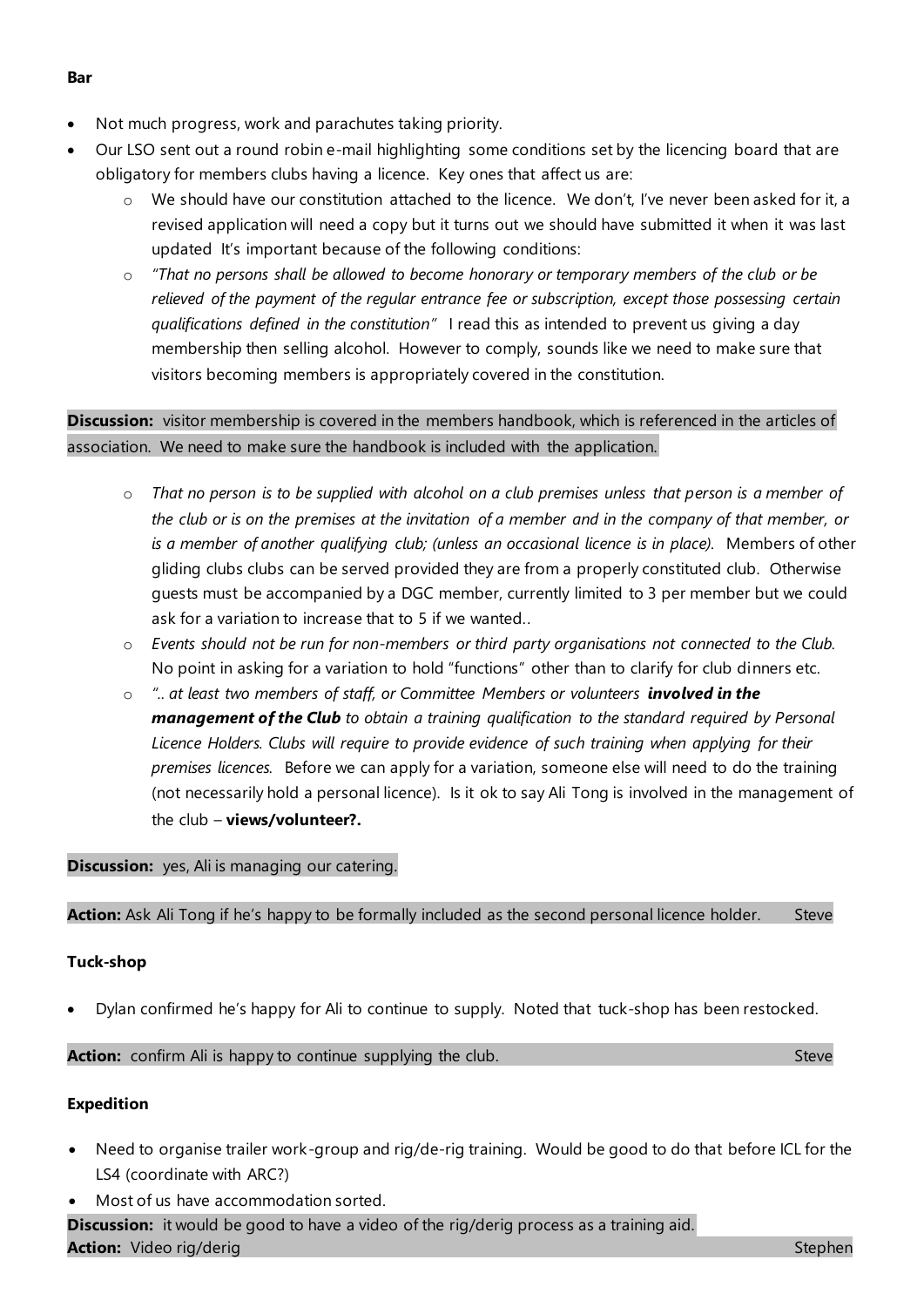## 11.0 Admin Officer Report

**Tern TV:** They are planning a series entitled "Grand Tours of Scotland's Rivers" with Paul Merton and will be filming the upper Dee towards the end of May. They would like videos with Paul from the air, and an interview with a "character" about gliding around Deeside. Apparently this was previously planned before covid reached UK in 2020 but then subsequently cancelled. I have given them information on what is possible and what has been done before with other tv series. They are checking their own covid restrictions and insurance before making a final decision on whether to go ahead.

| Richard<br><b>Action:</b> Stay in touch with the production company to co-ordinate plans |
|------------------------------------------------------------------------------------------|
|------------------------------------------------------------------------------------------|

Jobs list: names identified for most jobs and some have been completed or are in progress.

Action: Give people a reminder to get jobs completed. Action of the state of the Richard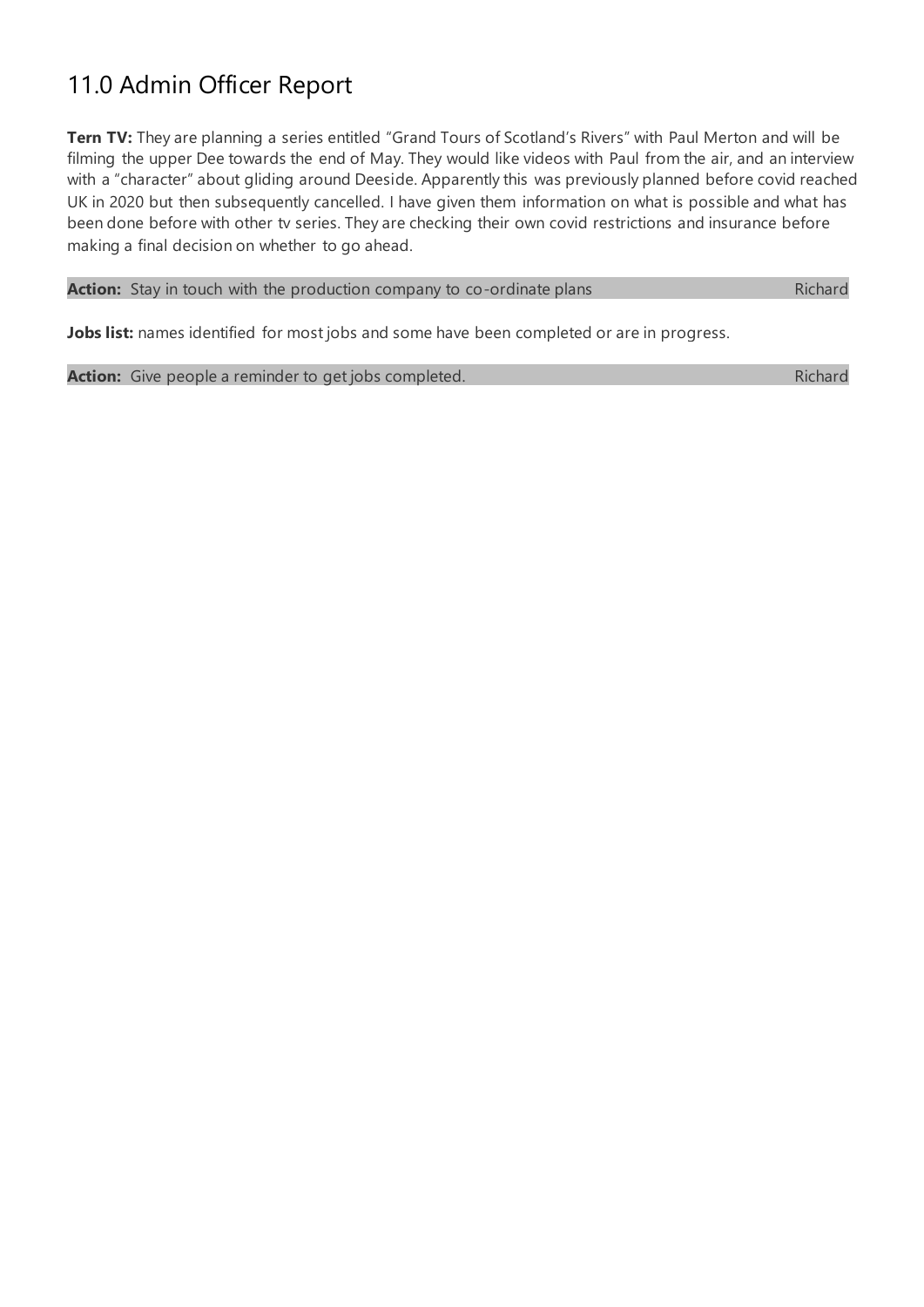## 12.0 Chairman's report

- 1. Fleet
	- a. Eurofox final stages of repair. Estimate for return to service w/c 21/3/22
	- b. Perkoz II Update requested from Allstar's CEO. Will circulate if received prior to meeting
	- c. Junior Sale agreement agreed with staged payments to Edgehill GC. Their inspectors will come to view & collect if satisfied first weekend in April
	- d. HXH Replacement Oudie cable sourced & will be fitted w/c 21/3
	- e. Flat mirror tested on BJ to give better view of signaller. Works well, so will be installed permanently and another fitted to SD.
- 2. Miscellaneous
	- a. Payment of landing fees in the Grob by students agreement modified to address syndicate concerns and re-issued for approval
	- b. Club members handbook finalised & re-published to website
	- c. Wave season booking system Enhancements being progressed by Neil Shaw
	- d. Discussion with Neil & Stephen re policy on deletion of personal data from voucher purchase system & Wannafly. To be finalised & implemented
	- e. Full-time instructor Steve Rae dropped out. Other candidate confirmed not available this year, but potentially could be in the future. Advert placed on gliderpilot.net and Facebook. GH is organising volunteer cover & Gerry Marshall may cover a few full weeks.
		- i. Monday David Innes
		- ii. Tuesday Graham Holloway (+ Geoff Palmer/ Stephen Whybrow for Trial flights)
		- iii. Wednesday Dave Ellis (+ Geoff Palmer/ Stephen Whybrow for Trial flights)
		- iv. Thursday Trial flights only (George Ross authorising instructor) Dave Moore
		- v. Friday Brian Crouch
	- f. Scottish Charitable Incorporated Organisation
		- i. Potential to become an SCIO as well as remaining a limited company being investigated by Dave Ellis, MR & SW
		- ii. This would allow as to recruit unpaid (expenses only) EU volunteers for up to 30 days without a visa (French work experience guys) and up to a year with a visa (Tuggies)
		- iii. Would also potentially protect our 100% rates rebate (£13,000/year =  $£6/$ launch!)
		- iv. Could also help with grant funding and provide gift-aid on any donations received
		- v. Would require fairly minor changes to the Articles of Association which would need to be approved at an AGM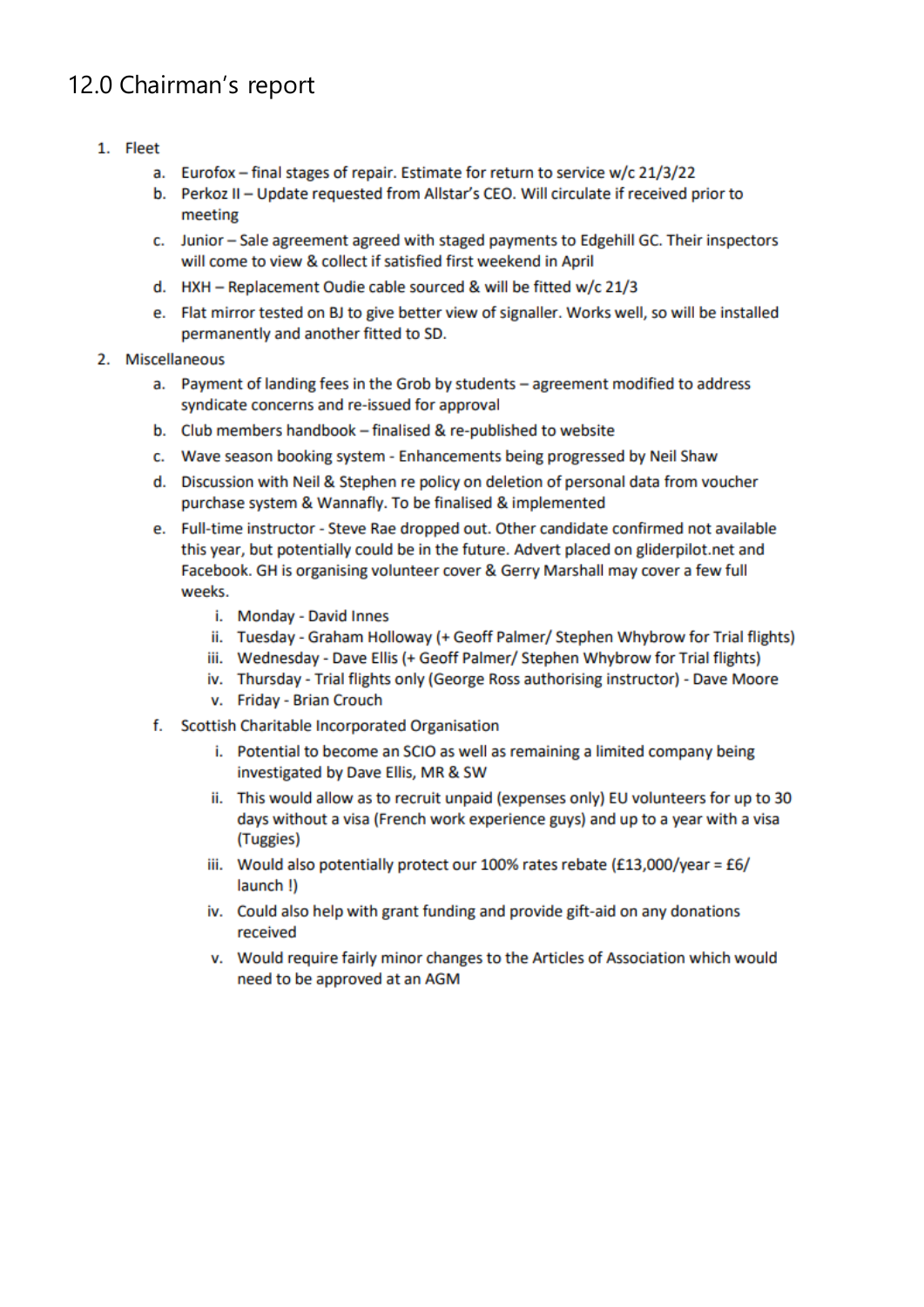- g. Electricity/Heating Oil Need to agree hook-up charges for tents/caravans/RVs and workshop charges following current & likely increases
- h. Parachutes discussions with SKR & BC to finalise choice
- i. SGA attended AGM with RW. Discussed and agreed nomination of Jordan Richards as secretary to take over from Geoff Palmer as secretary
- Regional CFI Conference attended 1 of 2 sessions j.
- k. Scottish Cross-Country Development Week Publicised to membership, but those proposing to take HXH & LYE have had to drop out, so as of now there are no participants from DGC
- I. ICL Tim agreed to take over from Charlie Jordan as ICL organiser, but would like to hand over DGC publicity responsibility if we can find someone to take this on
- m. Balmoral/Birkhall Permissions Discussions with new royal protection officer & meeting at airfield scheduled for 28/3
- n. Discussions with Mendip GC on potential agreement to purchase ICY later in the year

## 13.0 Junior Development Report

- Winter "greeting" email issued late January to all juniors and parents encouraging participation throughout the winter season.
- A new Gliding and Autism publication on BGA website was shared with committee members.

## **Junior Mentoring Conference – 7 th Feb 2022**

Key messages:

- Engage new juniors in all aspects of club life from the very outset.
- Interview new members with their parents.
- Buddy-up scheme.
- Monitor progression going solo is just part of the journey.
- Show an interest in the "whole person".
- Work with local community.
- Be aware of the emotional wellbeing of juniors.
- Manage over-confidence.
- TRIANGULATION OF: JUNIOR CLUB PARENTS

### **Junior Driving**

Update of training form still on to-do list.

### **Other relevant matters**

A meeting was held recently over Zoom between the parents of one of our junior members, David Innes (DCFI) and myself. The purpose of this meeting was to raise awareness of:

- $\circ$  Importance of parental engagement in assisting the progress of junior members.
- o Reinforcement of supervision responsibilities.